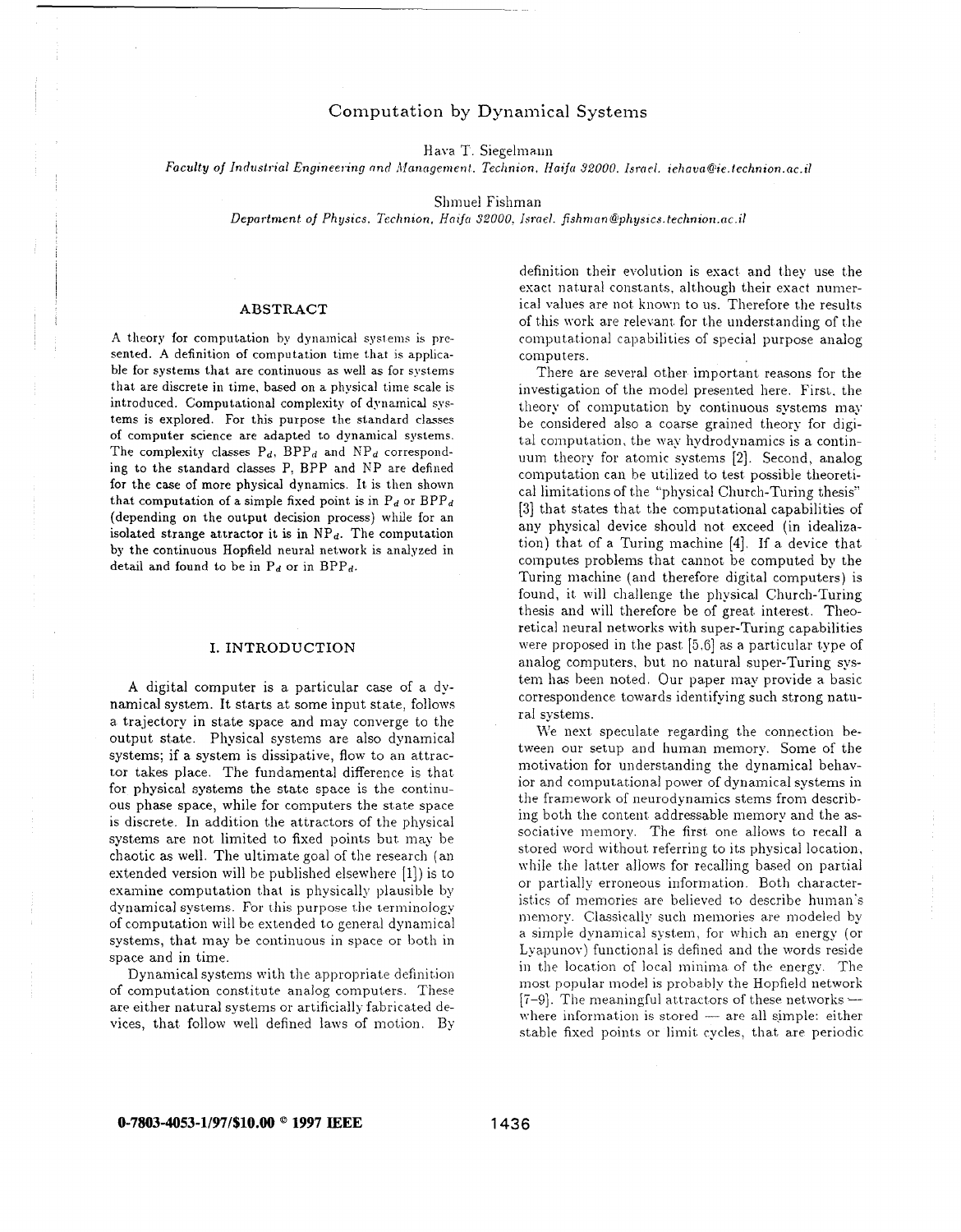orbits. Therefore the Hopfield model constitutes only a special case of our theory; it will be used in the paper to examplify computation for systems where the flow is to fixed points.

Before going to the technical part lets us remind previous related work. Recently in the theory of computation, there has been an urge to allow for continuous time systems. Some of the motivation comes from the realization that the functionality of controllers is not fully described in terms of discrete dynamics. A more fundamental question relates to the computability with differential equations only. The goal there is not to understand the behavior of general continuous systems but rather try to simulate discrete classical systems by particular continuous systems, thus providing lower bounds on their computational power [10,11]. Another line of work regarded the so called "general purpose analog computer" was dominated by Shannon [12], Pour-el [13] and Rubel [14-16]. The book [17] describes a particular interesting view of computability in analysis, differential equations, and Banach spaces.

In contrast, we characterize the computation of realizable continuous systems rather than simulating discrete maps with differential equations.

#### I.1 The Dynamical Model

A dynamical system is defined by a set of equations that allow to predict the evolution. Such systems may be continuous in time, e.g.

$$
\frac{d\mathbf{x}}{dt} = \mathbf{F}(\mathbf{x}(t))\tag{1.1}
$$

where  $x(t)$  is a d-dimensional vector and F is a ddimensional vector function of x. They can also take the form of a map:

$$
\mathbf{x}_{n+1} = \mathbf{T}(\mathbf{x}_n). \tag{I.2}
$$

Maps can be related to physical systems defined by continuous equations like  $(1.1)$  by a *Poincaré map* [18], by the *stroboscopic map* and in various other ways. For the stroboscopic map, the position is monitored in intervals of length  $\tau$ , namely at times  $t = n\tau$ , where  $n$  is an integer. Our results will be presented for continuous systems but they hold for maps as well  $[1]$ 

Dynamical systems can be classified into two classes. Hamiltonian systems which preserve the volume of their phase space. For *dissipative systems*, on the other hand, the phase space volume decreases in time. As a consequence, dissipative systems typically are characterized by the presence and the nature of attractors.

An attractor may be either regular, for example a fixed point or a limit cycle; it may also be chaotic. The region of phase space that flows to a certain attractor is called the basin of attraction [18-20]. These basins are separated by basin boundaries; the basin boundaries are either smooth or fractal.

An attractor is called chaotic if the following two conditions exist: (1) Locally, the separation between most nearby pairs of points that reside on the attractor grows apart exponentially; (2) The attractor is bounded in phase space. Because of this exponential growth, prediction becomes exponentially difficult. Their irregularity is part of the intrinsic dynamics as opposed to the case of stochastic systems.

Our interest is in physically realizable, dissipative dynamical systems with the extra feature that the convergence to the attractor is exponentially fast. This last requirement does not constrain our theory much because such systems are abundant in nature, although other possibilities exist (see [1]). These require vanishing Lyapunov exponent, that is an additional constraint, and therefore these possibilities are scarce. We also assume that the initial conditions are not in the vicinity of the boundaries. This is true for most initial conditions in presence of isolated attractors. In this simplified model the richness of computation stems from the physical complexity of the attractors. More general cases are of great interest and should be considered in future work.

# **I.2 The Computational Model**

The following computational question will be examined: starting from some point in phase space, to which attractor will the trajectory flow? Our purpose is to evaluate the computability and to estimate the computational difficulty (e.g. P, NP, etc.), involved in answering this question for various types of dynamical svstems.

We define a computation for general dissipative dynamical systems as follows. The initial condition corresponds to the input. The system evolves until approaching an attractor. Because the actual convergence to an attractor takes an infinite time, we do not require complete convergence but rather define that the calculation is completed when an e-vicinity of the attractor is approached and the system is verified to be confined there. Deciding to stop the computation after it is found that the trajectory is attracted to the e-vicinity of the attractor may sound obscure because the e-vicinity may contain several attractors that can be resolved only for smaller values of  $\epsilon$ . This is actually not a problem but rather a manifestation of the richness of the corresponding computation. As the resolution is increased, new and more refined results are found.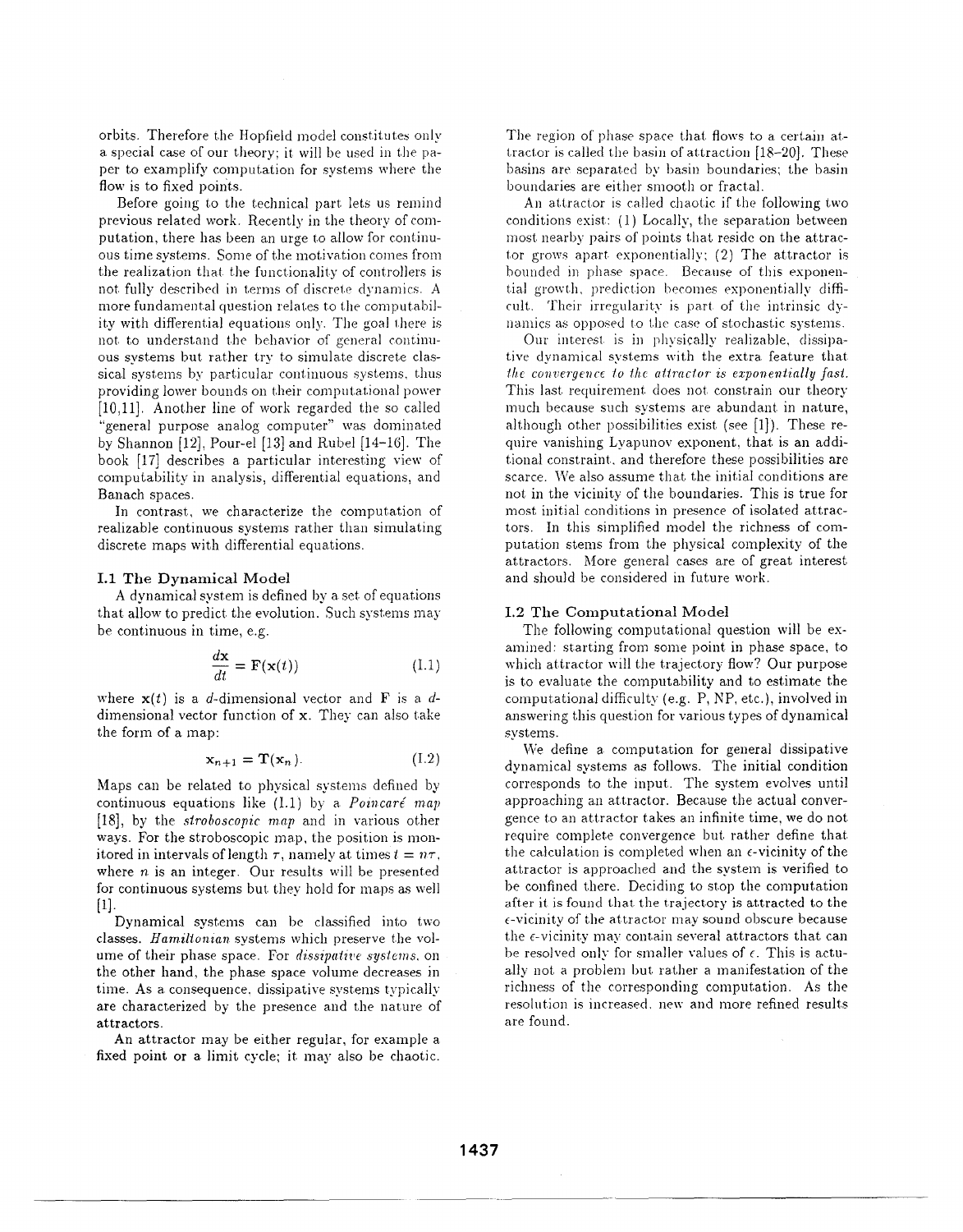# I.3 Computational Complexity

In discrete time computational models, the computation time is quantified by the number of steps until halting, and this is used to measure the complexity of the process. This definition can be adapted for maps; it is however meaningless for continuous time systems. A different definition is required, and is considered an important issue in computer science (e.g., [12-14,21]).

To see why the problem of definition of a computation time scale is challenging, assume we wish to describe computation by a system of the type  $(1.1)$ . If **F** is multiplied by a constant  $a$ , the computation time changes but the complexity should stay unchanged. Our suggestion is to introduce a concept related to a natural physical time scale: this is the characteristic computation time scale that will be defined by the rate of convergence of the underlying physical system. The complexity of the process will be then measured as the time - quantified in multiples of the  $time scale - required to complete the process. This$ definition is applied to both continuous and discrete time systems. For the discrete case the relation to the classical definition of computation time is transparent and the difference between these definitions is clear.

We next wish to emphasize the importance of having the input and output in form of bits, that is, the input to the machine can be thought of as a string of binary digits and the output adheres to the same restriction. The finiteness of the input and output is a crucial requirement in the theory of computing, assuring that the power of models is purely based on the internal structure rather than on higher input/output precision. The complexity of computation is defined with respect to the length of the input. We take a similar approach: to comply with the finiteness of input and output, and with the decision of ending a computation, the computation in a dynamical system is defined relatively to a grid. The spacing of the grid is of the order of the precision in the initial conditions. If the flow converges to some fixed point x\*, the output will be taken as the closest point on the grid. The convergence time  $t_c$  will be so that for all  $t > t_c$  the distance from the fixed point satisfies  $|x(t) - x^*| < \epsilon$ . The connection between the precision in the dynamical evolution and the number of bits in the input is given by the log ratio; that is, for grid spacing of size  $\epsilon$  the number of "input bits" is  $|\log \epsilon|$ .

We next define the characteristic time scale for our class of exponentially converging dissipative systems: assume first that the relevant stable attractor is a fixed point  $x^*$ , one can linearize (1.1) around this point, to obtain

$$
\delta \mathbf{x} = M \quad \delta \mathbf{x} \tag{1.3}
$$

where  $\delta x = x - x^*$  and M is the *stability matrix*.

The eigenvalues of the stability matrix are the Lyapunov exponents (the fixed point is assumed to be stable, hence all these are negative). The rate of convergence is determined by the largest of them, that will be denoted by  $-\lambda$ . In the vicinity of the fixed point  $|\mathbf{x}(t) - \mathbf{x}^*| \sim e^{-\lambda t}$ , and  $1/\lambda$  is the characteristic time scale for convergence. Since the time spent near a fixed point dominates the elapsed time (unless the initial point is very close to the boundaries), we can choose  $1/\lambda$  as the formal characteristic time of the computation. It depends only on the nature of the fixed point and not on any details of the physical system. Obviously the numerical value of  $\lambda$  depends on the units used to measure time. The change of the time scale is equivalent to the multiplication of F in (I.1) by a scalar constant. Such a characteristic time scale will be found any time exponential convergence to an attractor takes place. It may be a fixed point, a periodic orbit or even a strange attractor. A similar definition can be introduced for maps. If there are several attractors the computation time will be defined as the smallest characteristic time.

Having this time scale, we can calculate the time complexity of the dynamical system. The *convergence* time  $t_c$  is what it takes for the trajectory to flow from the initial point to the point where it terminates. It is

$$
t_c = t_{\epsilon} + t_f + t_B \tag{1.4}
$$

where  $t_{\epsilon}$  is the contribution from the linear regime (see  $(1.3)$ ),  $t_B$  is the contribution from the vicinity of the boundary, if the initial condition is there, while  $t_f$ is the contribution from the other regions. The convergence time  $t_c$  does not constitute the whole computation; one also has to verify that the computation has indeed ended. Here the differences between the complexity of the attractors come to sculpt the different computation classes in dynamical systems.

In this paper we illustrate how the theory can be used for flows to fixed points and to isolated chaotic attractors. For more applications see [1].

## II. COMPUTATION FOR SYSTEMS WITH A LYAPUNOV (ENERGY) FUNCTIONAL

First we calculate explicit bounds on the computation time for simple systems for which a Lyapunov or energy functional satisfying

$$
\frac{dE(\mathbf{x}(t))}{dt} < 0 \tag{II.1}
$$

can be defined. In this case the flow (if it is bounded) is to fixed points. The fixed points of the continuous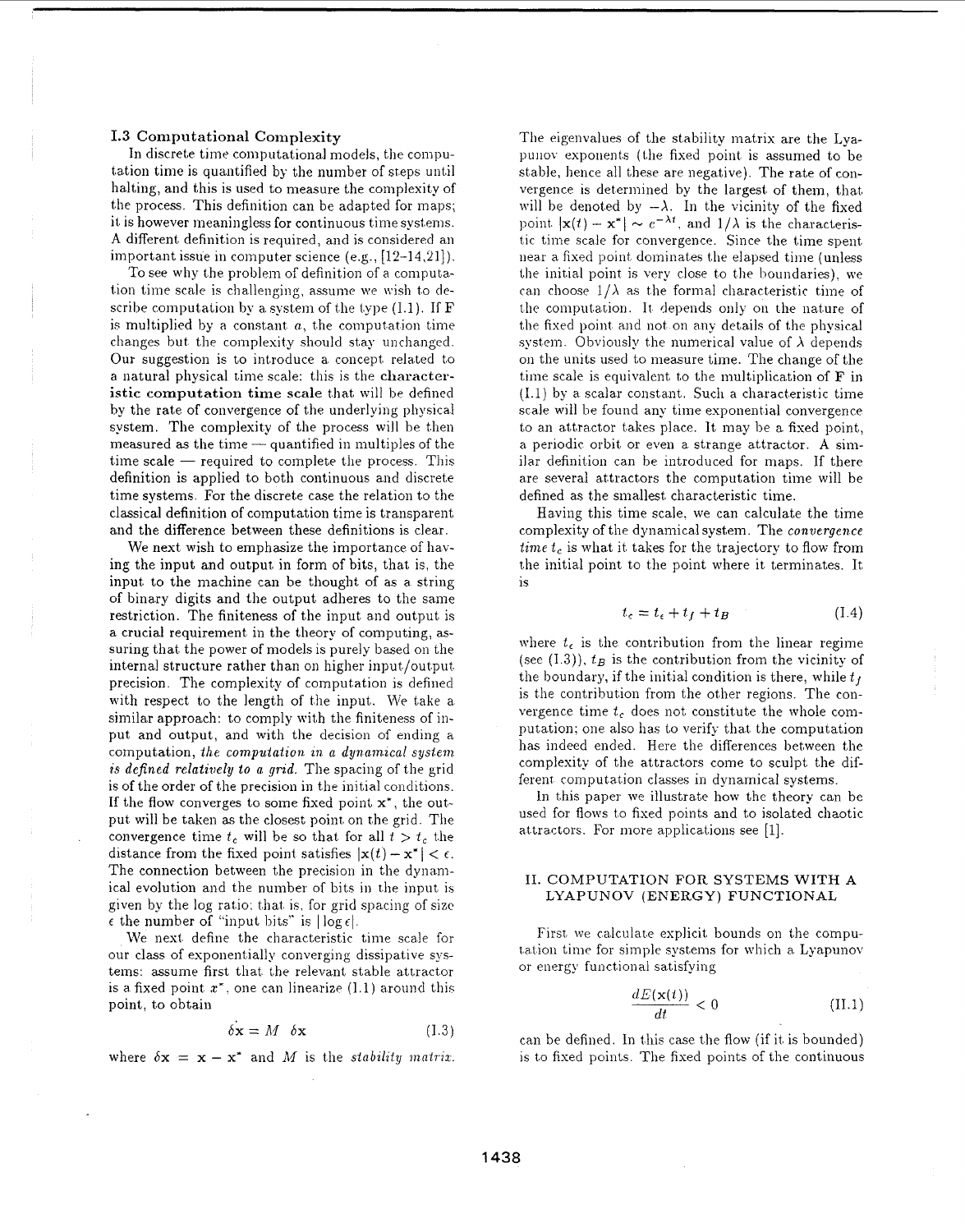systems and of the corresponding discrete maps are exactly identical, since these are the zeros of F.

When the phase space velocity of the trajectory  $\frac{dx}{dt}$ is found to be smaller than  $\epsilon$  (in appropriate units) for some time, it is likely that it is in the  $\epsilon$ -vicinity of a stable fixed point. For some problems it is known that the flow is only to stable fixed points [22]. For other situations, one may want to verify that it is indeed in the vicinity of such a point and not near the stable manifold of a hyperbolic point. Our suggestion is to conduct a probabilistic check. Assume we want to validate convergence of the point  $\tilde{\mathbf{x}}$  that is  $\epsilon$ -close to a suspected fixed pint. We create  $k$  new points  $\mathbf{\tilde{x}}_1, \dots \mathbf{\tilde{x}}_k$  by adding to  $\mathbf{\tilde{x}}$  independent noise of strength up to  $\epsilon$ . Now the system is called repetitively on each of these points; each time it is stopped after time  $t_v$ to be specified later. Consequently a cluster of trajectories in a sphere of radius  $\epsilon$  around the fixed point is generated. If the fixed point is stable the sphere shrinks, while if it is hyperbolic it gets stretched in the unstable direction at the rate  $e^{\lambda_1 t}$ , where  $\lambda_1$  is<br>the corresponding Lyapunov exponent. After a time of the order  $\left|\ln \frac{\epsilon}{\lambda}\right|$  it reaches a distance  $\delta \gg \epsilon$  from the fixed point. For a hyperbolic point, there is a finite probability  $p$  to find one of the  $k$  trajectories at a distance between  $\delta$  and  $\frac{1}{2}\delta$  from the fixed point. If one of the trajectories is found at such a distance we conclude that the fixed point is unstable and continue the computation from  $\tilde{x}$  until it runs away to another fixed point. The probability that non of the trajectories reaches the distance between  $\delta$  and  $\frac{1}{2}\delta$  from an unstable fixed point is  $(1-p)^k$ , that is exponentially small in k. Note that  $t_v = O(|log \epsilon|)$  and therefore the verification time  $t_v$  is polynomial. It was assumed here that both  $\epsilon$  and  $\delta$  are in the linear regime where  $(I.3)$  holds.

We turn now to estimate the total time of computation for such systems. The various contributions to convergence time  $(1.4)$  are evaluated. The time it takes to flow through the linear region from a distance  $\delta$  of the stable fixed point to its  $\epsilon$ -vicinity is

$$
t_{\epsilon} = \frac{1}{\lambda} |ln \frac{\epsilon}{\delta}| \tag{II.2}
$$

where  $-\lambda$  is the largest Lyapunov exponent (note that all of them are negative). If the initial point is assumed to be in a narrow region of width  $\eta$  in the vicinity of the basin boundary,  $t_B \sim O(|ln \eta|)$ . If  $\epsilon \ll \eta$  the computation time is dominated by  $t_{\epsilon}$ . We focused in this work on these cases only. Since at the fixed point  $\frac{dE}{dt}$  vanishes, there exists a  $\delta$  so that when the distance from the fixed point is larger than  $\delta$ ,  $\left|\frac{dE}{dt}\right| > v_{\delta}$ , where  $v_{\delta}$  is a positive number. Consequently if  $\Delta E$ is the difference between the maximal and minimal

values of E, the time of flow  $t_f$  from the initial point to the point of distance  $\delta$  from the fixed point satisfies  $t_f < \frac{\Delta E}{v_s}$ . The exact value  $v_b$  depends on the particular system at hand.

We next estimate  $v_{\delta}$  for two examples: the gradient flow and the Hopfield neural network. By the chain rule we find

$$
\frac{dE}{dt} = \sum_{i} \frac{\partial E}{\partial x_i} \frac{dx_i}{dt}
$$
 (II.3)

that will be useful in what follows. We start with the gradient flow (such as in the case of a particle rolling down hill) which is defined by

$$
F_i \equiv \frac{dx_i}{dt} = -\frac{\partial E}{\partial x_i}.
$$
 (II.4)

In this case  $\frac{dE}{dt} = -|\mathbf{F}|^2$  and  $v_\delta$  is just the value of  $|\mathbf{F}(x_\delta)|^2$  at some point  $x_\delta$  at a distance  $\delta$  from the fixed point in its linear regime.

A more sophisticated example is the Hopfield network [9]. The continuous version of the Hopfield network is defined by

$$
\frac{dx_i}{dt} \equiv F_i = -x_i + \sum_j W_{ij} \sigma_j(x_i)
$$
 (II.5)

with symmetric weights  $W_{ij} = W_{ji}$  and  $\sigma_j(x_j) =$  $tanhx<sub>i</sub>$ . Our analysis allows a generalized Hopfield model with the functions  $\sigma_i$  satisfying:

(i)  $\sigma_j \le 1$ ;<br>
(ii)  $\frac{\partial \sigma_j(x)}{\partial x} > 0$ ;<br>
(iii)  $\frac{\partial^2 \sigma_j(x)}{\partial x^2}$  is negative for positive x, positive for negative  $x$  and tends to zero monotonically in the limits  $\pm\infty$ .

The energy E is defined here by:  $F_i = -\frac{1}{6} \frac{\partial E}{\partial \sigma_i}$ , where  $c$  is a positive constant, leading to

$$
\frac{dE}{dt} = -c \sum_{i} \left( \frac{\partial \sigma_i}{\partial x_i} \right) \left( \frac{dx_i}{dt} \right)^2 \tag{II.6}
$$

Because of condition  $(ii)$ , the differential of the energy is indeed negative. One finds that  $v_{\delta}$  is proportional to  $|\mathbf{F}(\mathbf{x}_{\delta})|^2$ . The convergence time of the generalized Hopfield network is thus

$$
t_c \le t_{\epsilon} + t_B + C \frac{\Delta E}{|\mathbf{F}(\mathbf{x}_{\delta})|^2}
$$
 (II.7)

where  $x_{\delta}$  is some point in the linear regime of the fixed point and  $C$  is a constant.

We conclude that for systems with a decreasing energy functional the computation approaches a fixed point within a small precision  $\epsilon$  in time  $t_{\epsilon} = \frac{1}{\lambda} |ln \frac{\epsilon}{\delta}|$ .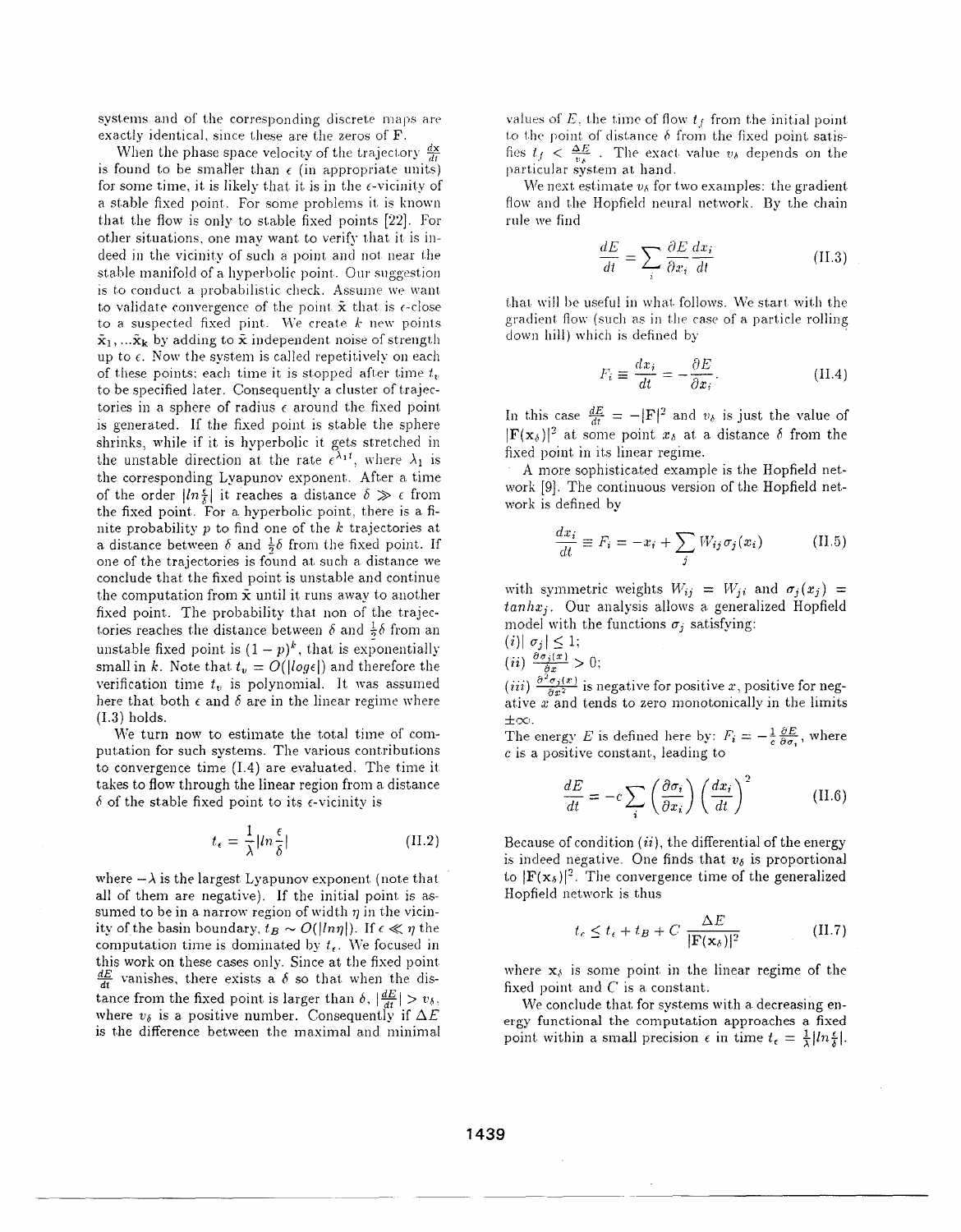The verification time is of the same order of magnitude. These systems are thus belonging to the computation class  $P_d$  of polynomial-dynamics, that correspond to the class P in the standard computation theory, if verification is not required [22]. If it is required, these are belonging to  $BPP_d$  corresponding to BPP.

# III. COMPUTATION FOR CHAOTIC **SYSTEMS**

Often flow to chaotic strange attractors takes place. The behavior of a chaotic system can be very rich, exhibiting structures on all scales. These increasingly rich structures are revealed as the grid of resolution is decreased. Systems where the number of chaotic attractors is arbitrarily large can be found [23,24] and thus many possible output responses are possible in the associated computation. Such a situation can be found when weak dissipation is applied to a chaotic Hamiltonian system exhibiting complicated structures that consist of elliptic and hyperbolic fixed points as well as of chaotic lavers. The Kolmogorov-Arnold-Moser and Poincare-Birkhoff theorems assure the existence of such structures  $[18,25,26]$ .

As in the case of regular attractors our focus is still on systems for which attractors are approached exponentially in time, namely as  $e^{-\lambda t}$ . The verification, though, is much harder here, causing longer total computation time: determining the location of the attractor within a precision  $\epsilon$ , may require exponentially long time for chaotic systems (it is polynomial for fixed points).

For many dynamical systems strange attractors are multifractal: their measure on various points is not uniform. Let the measure in a hypersphere of radius  $\epsilon$ on the attractor be  $\mu_i = \epsilon^{\alpha_i}$ . The measure is smallest in regions where  $\alpha_i = \alpha_{\text{max}}$ . The time it takes to reach the region of the smallest measure is inversely proportional to it. Therefore, the time required to compute the location of the attractor is

$$
t_A \sim \epsilon^{-\alpha_{\max}} = e^{\alpha_{\max} |\ln \epsilon|} \tag{III.1}
$$

Hence: if the attractors are known (for example, from previous calculations), and this exponential amount of information is kept, the computation time required to determine the attractor to which the flow takes place is proportional to  $\ln \epsilon$ . Otherwise, it is exponential in  $|\ln \epsilon|$ .

However we can do better than exponential time when the strange attractors are chaotic: consider the question "Does a given point x approach a typical isolated attractor  $\Phi$  ? " The attractor is specified by

one of its fixed points, we abuse the notation, using  $\Phi$  both to denote the fixed point and its associated attractor. In addition to  $\Phi$  another real constant  $\nu$  is provided so that any periodic orbit that passes in the  $\nu$  neighborhood of  $\Phi$  is on the attractor as well. Now the problem is defined as follows:

Given an initial point with precision  $\epsilon$  decide whether this point is attracted to the  $\epsilon$  vicinity of the attractor  $\Phi$ .

We next show that this problem is in the class  $NP<sub>d</sub>$ for our model. This is the class of the dynamical systems corresponding to the class NP in the standard computational theory. Given an initial point  $x$ , there is a guess point  $y$  so that  $y$  is in the  $\nu$  neighborhood of  $\Phi$  and also y belongs to a periodic orbit of length  $O(|\log \epsilon|)$ . These two properties are easy to verify and hence it is easy to know that  $\mathbf v$  is on the attractor. Furthermore, the periodic orbit of the point  $\bf{v}$ is going to pass in the  $\epsilon$  vicinity of the trajectory of x in time  $O(\log \epsilon)$ , provided that x converges to the attractor associated with the point  $\Phi$ . If such a point y is guessed, the affirmative answer can be indeed verified polynomially. For this purpose we proved the following lemma:

Lemma III.1 There is a constant  $\nu$  such that for any initial point x in the basin of attraction of an isolated chaotic attractor, that is denoted by one of its fixed points  $\Phi$ , there is a point  $y_x$  so that:

- 1.  $y_x$  is in the *v*-vicinity of the fixed point  $\Phi$ .
- 2.  $y_x$  is on a periodic orbit of length  $O(|\log \epsilon|)$ .
- 3. The periodic orbit of  $(2)$  passes in the  $\epsilon$  vicinity of the trajectory starting from **x** (towards the attractor) in time up to  $O(|\log \epsilon|)$ .

The correctness of this lemma will validate the existence of such y and the fact that the above problem is indeed in  $NP_d$ . The justification of the lemma relies on the exponential proliferation of periodic orbits [1].

Is it possible to verify general chaotic attractors in deterministic polynomial time? For specific cases where a well defined structure is given by a simple rule an affirmative answer is possible. It is believed, however, that usually it is not the case.

Conjecture: Unless all chaotic attractors can be described by simple rules,  $P_d \neq NP_d$ 

So far it was assumed in our discussion that the attractors are isolated. Also the computational properties of intermingled attractors and attractors in crisis were studied [1]. If the chaotic attractors are intermingled (riddled basins) only probabilistic computation can be defined. Chaotic systems which exhibit crisis demonstrate natural undecidable computation.